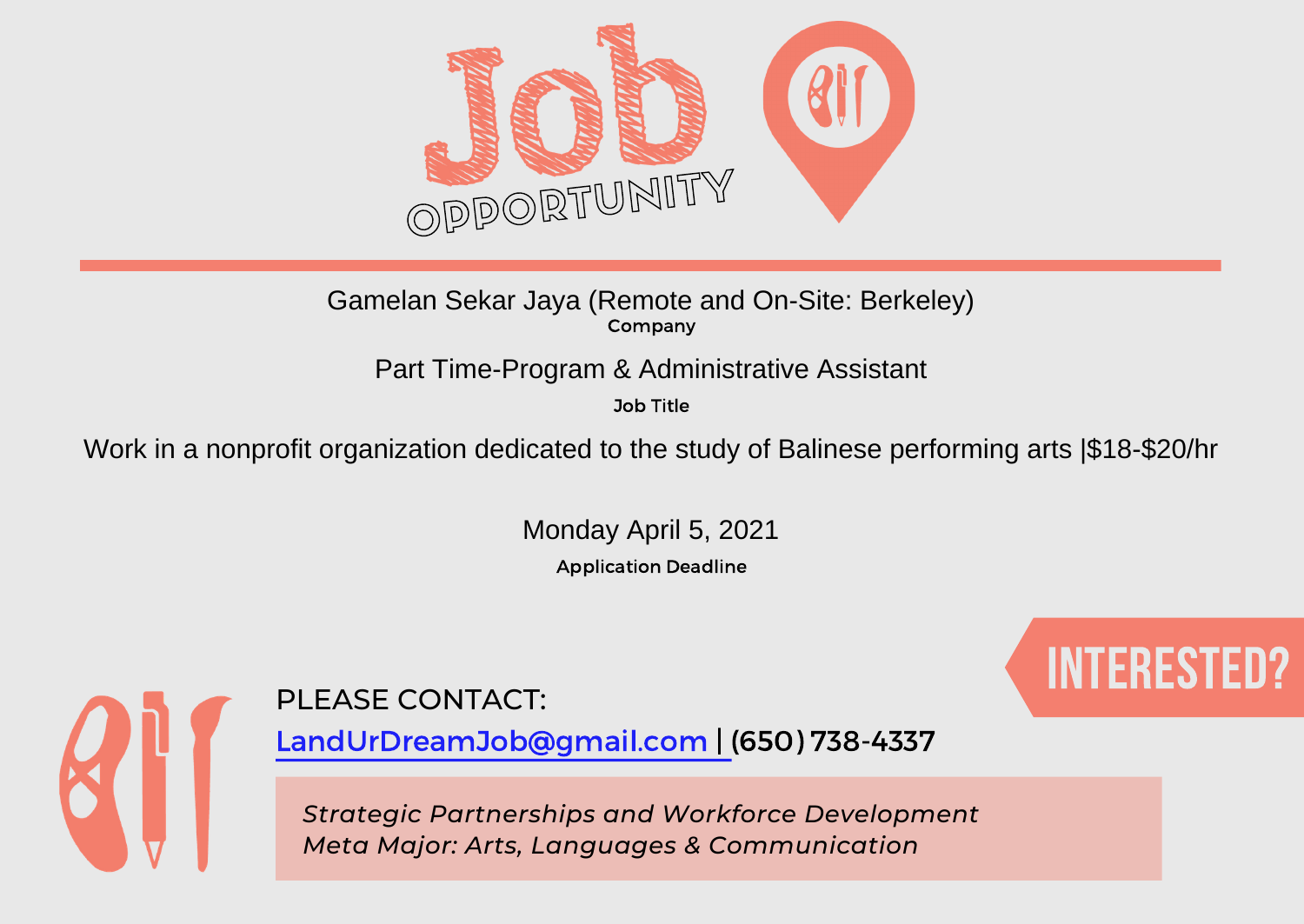

Company Black Futures Lab (Remote)

Job Title

Full Time-Communications Associate<br>
<sup>Job Title</sup><br>
Develop engaging communication & digital outreach strategies to raise brand visibility | \$33+<br>
Please Contact Career Readiness and Job Placement Team

Application Deadline



PLEASE CONTACT: A RESERVE CONTACTION OF THE STREET OF THE RESERVE OF THE RESERVE OF THE RESERVE OF THE RESERVE

LandUrDreamJob@gmail.com | (650) 738-4337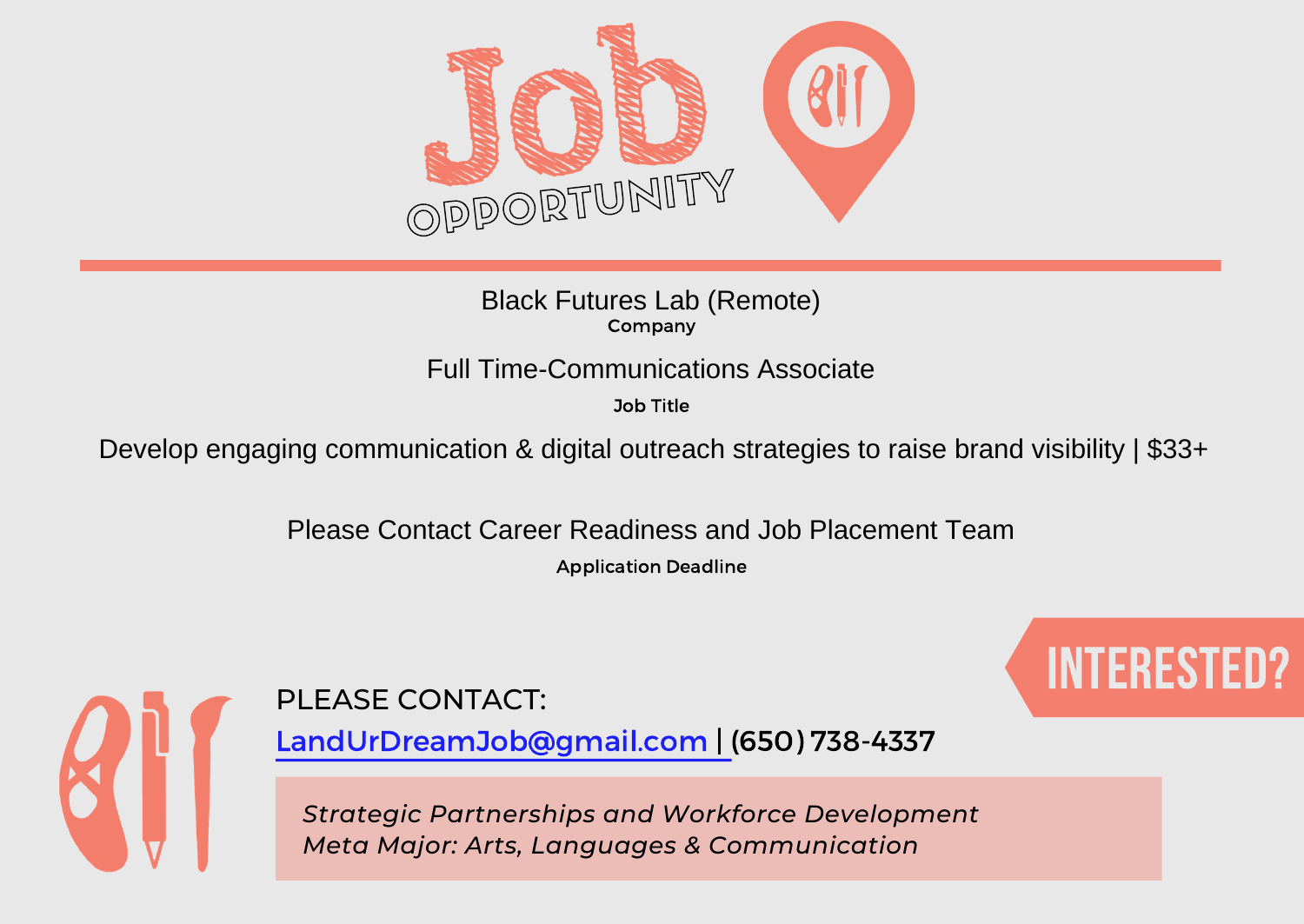

Company Filoli Historic House & Garden (Woodside)

Job Title

Part Time-Retail Representative<br>
Job Title<br>
Assist Visitors and Guests with Excellent Customer Service | Flexible Schedule | \$19/hr<br>
Please Contact Career Readiness and Job Placement Team

Application Deadline



PLEASE CONTACT: A RESERVE CONTACTION OF THE STREET OF THE RESERVE OF THE RESERVE OF THE RESERVE OF THE RESERVE

LandUrDreamJob@gmail.com | (650) 738-4337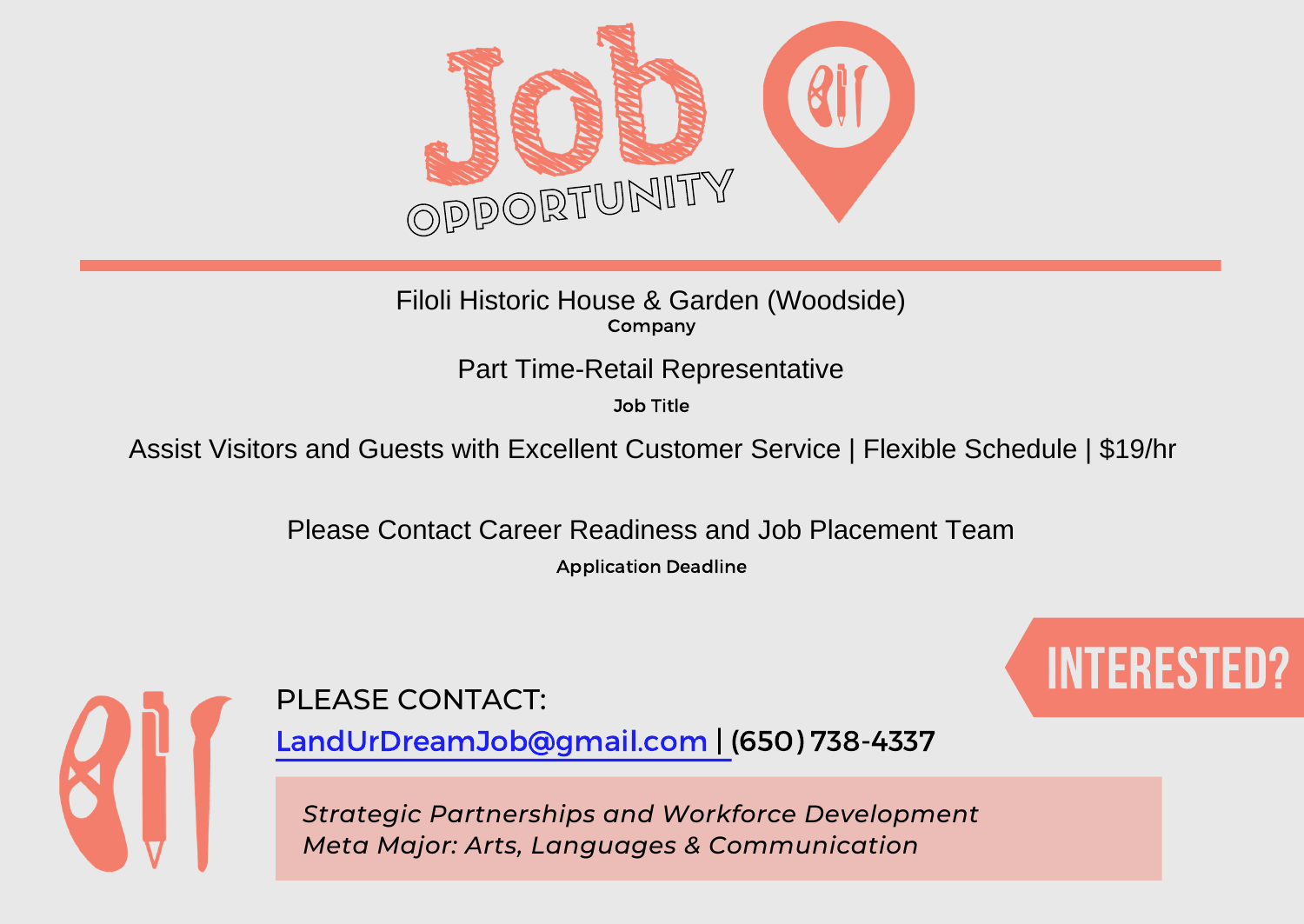

Company European Wax Center (Daly City, San Bruno)

Job Title

Part/Full Time-Guest Service Associate<br>
Job Title<br>
This is a Great Way to Gain Experience in the Beauty/Skin Care Industry | Competitive Pay<br>
Please Contact Career Readiness and Job Placement Team

Application Deadline



PLEASE CONTACT: A RESERVE CONTACTION OF THE STREET OF THE RESERVE OF THE RESERVE OF THE RESERVE OF THE RESERVE

LandUrDreamJob@gmail.com | (650) 738-4337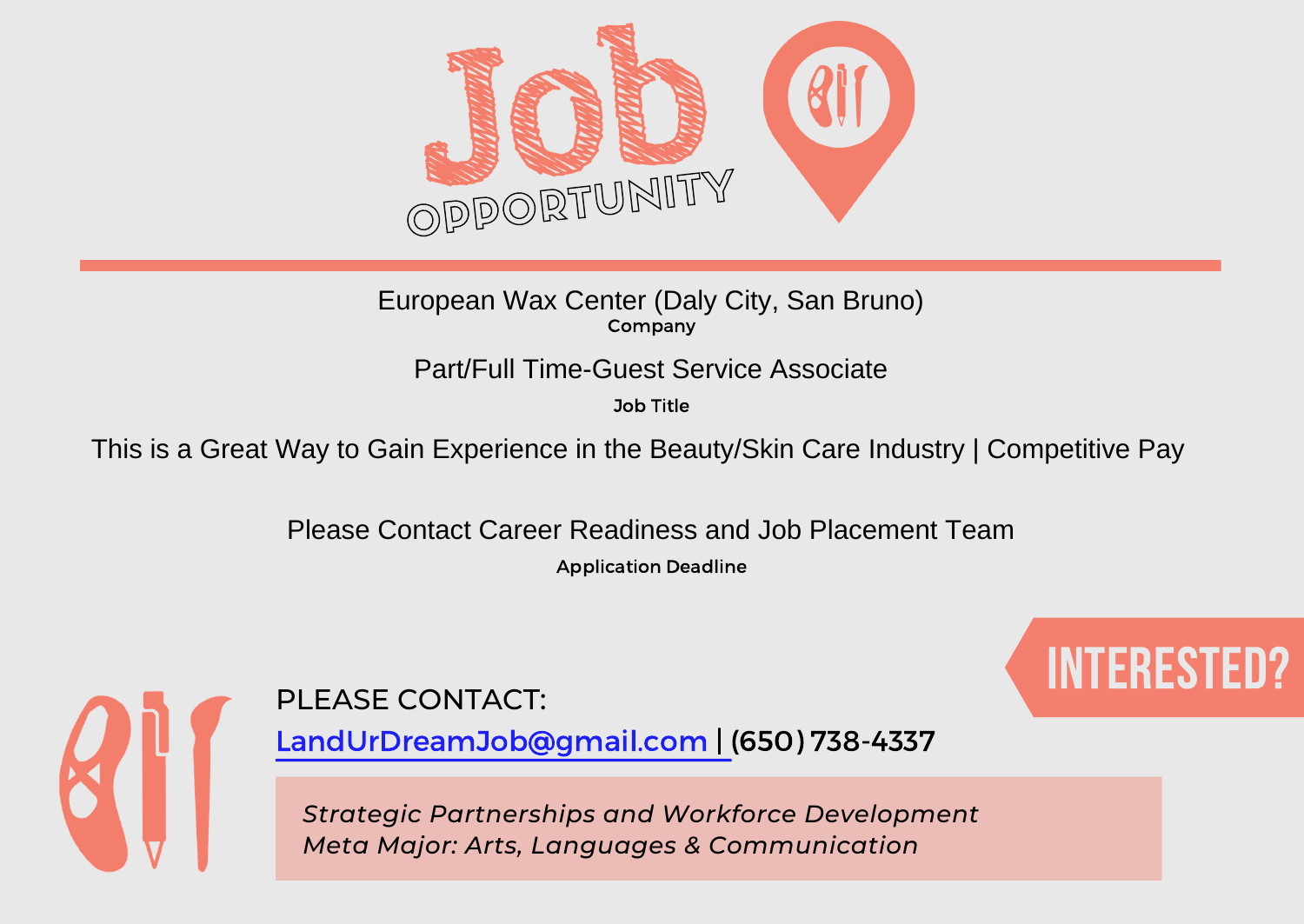

## Company European Wax Center (Daly City, San Bruno)

Job Title

Part/Full Time-Wax Specialist<br>
Job Title<br>
Great Opportunity for Licensed Estheticians and Cosmetologists | Competitive Pay<br>
Please Contact Career Readiness and Job Placement Team

Application Deadline



PLEASE CONTACT: A RESERVE CONTACTION OF THE STREET OF THE RESERVE OF THE RESERVE OF THE RESERVE OF THE RESERVE

LandUrDreamJob@gmail.com | (650) 738-4337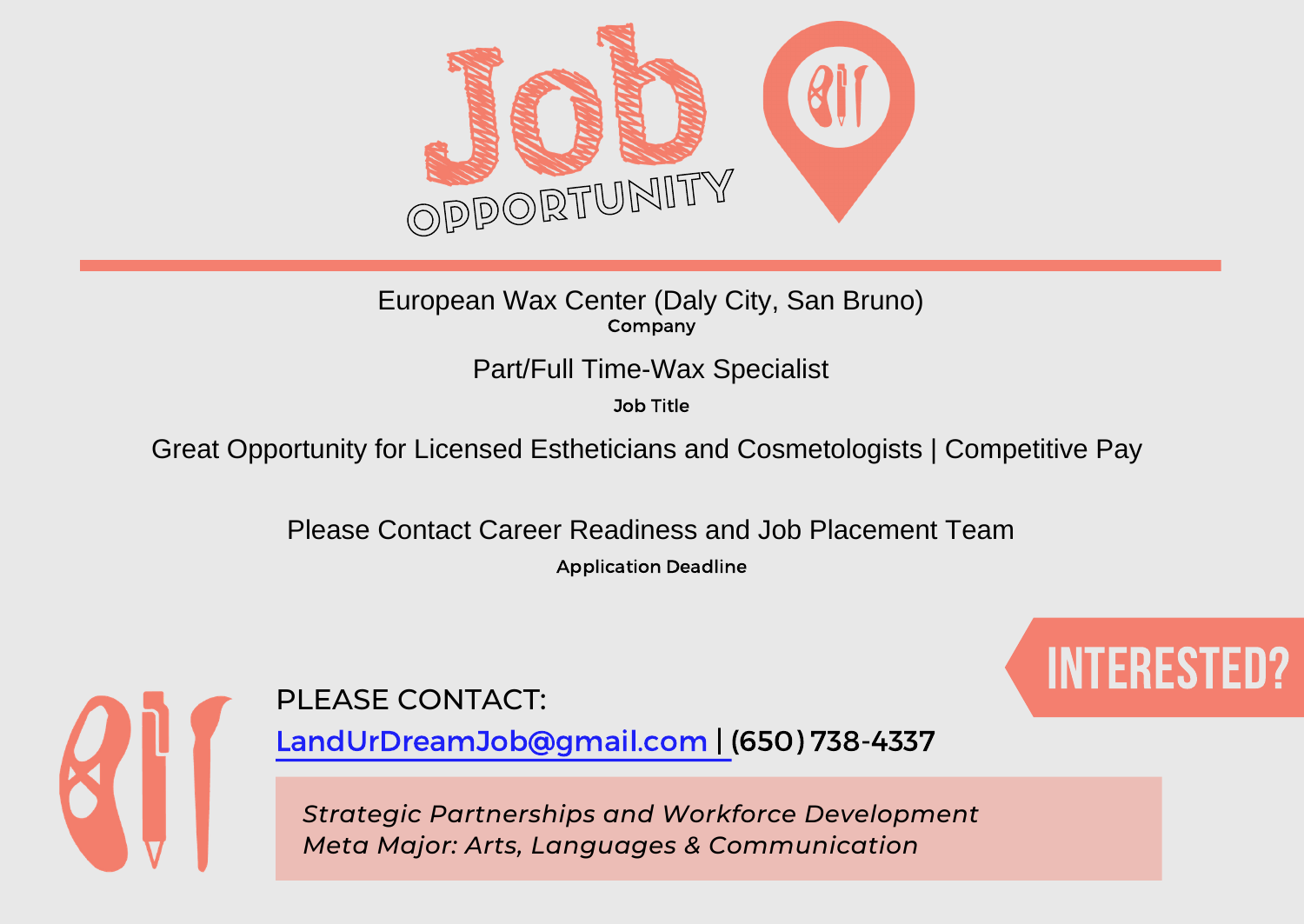

## Company European Wax Center (Daly City, San Bruno)

## Full Time-Assistant Manager

Job Title

Support with daily operations, sales leadership, and employee management | Competitive Pay

Please Contact Career Readiness and Job Placement Team

Application Deadline





LandUrDreamJob@gmail.com | (650) 738-4337